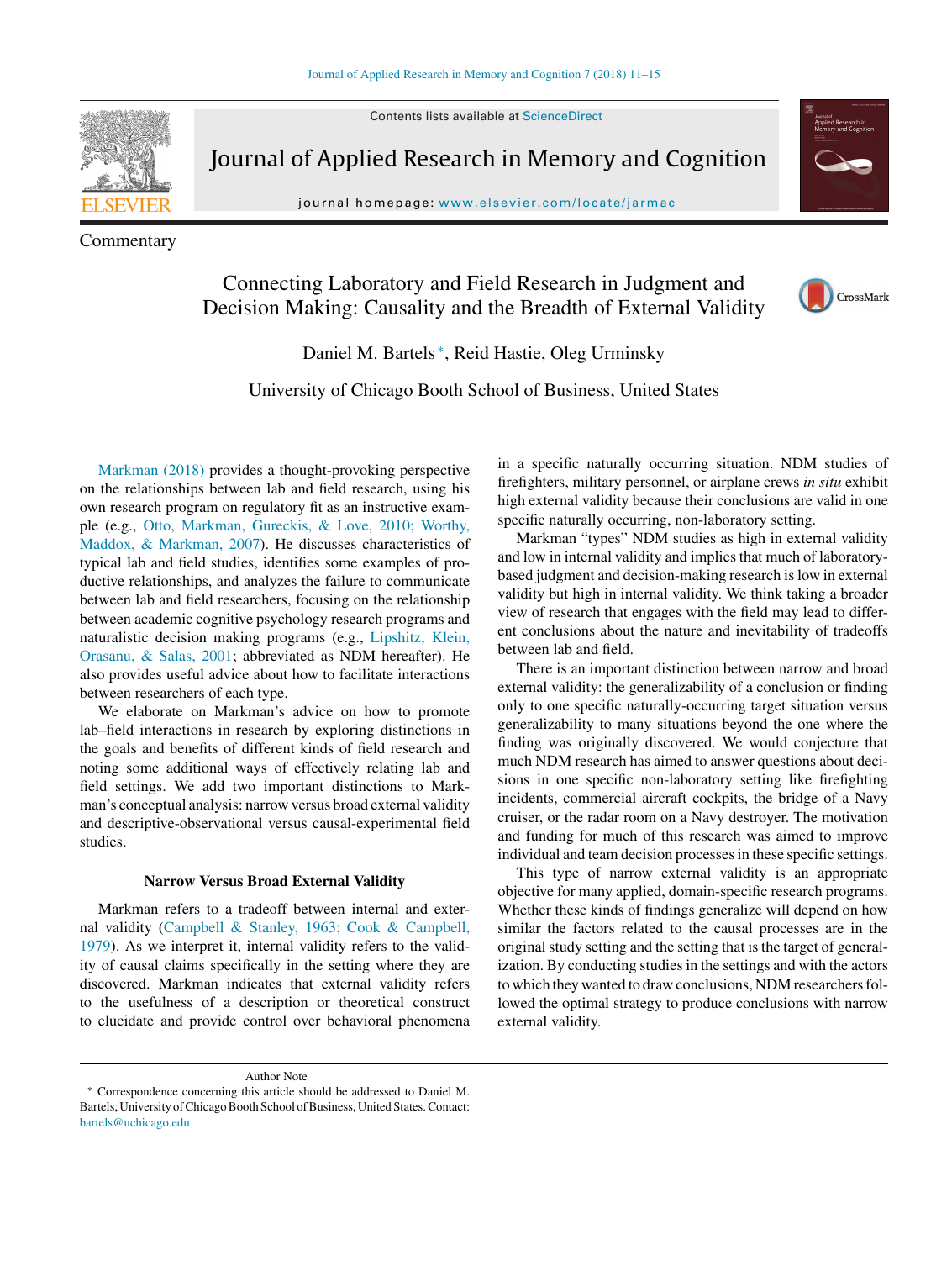In contrast, most scientific laboratory research is motivated to discover more basic—and, for this reason, potentially more broadly valid—principles of human nature. This kind of research aims for broad external validity. The vehicle for generalization is not similarity between the situation where the research is conducted and the target setting. Rather, generalization will be supported if an identified causal mechanism represents a general characteristic of human nature that extends to settings beyond the original studies, and therefore can be broadly applied to understand and control behavior (Mook, 1983; Pearl & [Bareinboim,](#page-4-0) 2014). If that scientific goal is achieved, it will be possible to generalize the theoretical conclusions to many different settings. It is less likely that research conducted in only one naturally occurring setting will achieve high levels of this type of broad external validity.

Many major successes in the scientific enterprise of inducing general causal principles for decision behaviors have been produced by using a variety of controlled tasks as the base of the analysis. Some prime examples would be [Kahneman](#page-4-0) and Tversky's (1979) prospect theory (see also [Tversky](#page-4-0) & Kahneman, 1992); [Anderson's](#page-3-0) (1996) information integration theory; Payne, Bettman, and [Johnson's\(1993\)](#page-4-0) adaptive decision maker; Brunswik and Hammond's lens model [\(Hammond](#page-4-0) & Stewart, 2001); Edwards's intuitive statistician (Weiss & [Weiss,](#page-4-0) 2009); [Gigerenzer's](#page-3-0) (2000) simple adaptive heuristics; and many others.

We also believe that broad external validity will be promoted by research in field settings, but that general conclusions will require studies that span a variety of relevant, naturally occurring domains. Determining whether prospect theory captures broadly generalizable causal mechanisms, for example, required testing its predictions in a broad range of naturally occurring (or laboratory) contexts, such as goal striving (Allen, [Dechow,](#page-3-0) Pope, & Wu, 2016), consumer purchasing (Bell & [Lattin,](#page-3-0) 2000), financial trading [\(Haigh](#page-4-0) & List, 2005), taxi driving (Camerer, Babcock, Loewenstein, & Thaler, 1997; Thakral & Tô, 2017), and gambling [\(Camerer,](#page-3-0) 2000).

#### **Descriptive Versus Causal Research in the Field**

Asecond key distinction is between research in the field that is primarily descriptive and based on observations versus research that attempts to identify causal relationships in the field based on interventions or complex statistical modeling (e.g., Angrist, Imbens, & Rubin, 1996). Most of the studies conducted in the NDM research tradition have been aimed at description rather than at directly testing causal mechanisms.

As Markman points out, descriptive research "encourages researchers to think about global theories of how choices are made that take into account context, expertise, time pressure, and team performance," and even descriptive findings can call into question simplifying assumptions often made in the lab. For example, Markman cites important findings (fire-fighting, military tactics) where the traditional one-shot, fixed choiceset decision conceptual framework, developed to illuminate laboratory-based research (as well as many everyday examples in medical, legal, and consumer decision making), does notseem to apply. We agree that these are instructive cases in which research in the field can inform conclusions about limitations on the scope of theories and models developed for decisions in different settings. We are a bit less optimistic than Markman, however, about the power of NDM approaches to consistently generate overarching, integrative theories, given their practical focus on specific applications.

A key point here, that we reiterate fromMarkman'starget article, is that NDM research, as well as immersive observational methods popular in sociology and anthropology, are primarily descriptive and are therefore unlikely to produce strong conclusions about causal relationships. (Some critics endorse a more extreme position, that descriptive methods lack methodological power to resolve theoretical conflicts and to falsify precise causal hypotheses.) So, many—but not all—field research programs entail a tradeoff between internal and external validity. Some approaches to field research test the causal effects of real-world interventions, which can provide both internal and external validity.

There is a long tradition of real-world research, rooted in medical research, developmental economics, and social psychology, that relies on "field experiments" or "randomized controlled trials" [\(Campbell,](#page-3-0) 1991; Harrison & List, 2004). Field experiments can identify causal effects of an intervention, testing the causal predictions of theories, whether originally based on lab or field research. Field experiments often lack the degree of control and opportunities for process measurement achievable in the lab, limiting the ability of the researcher to dissect the multiple psychological processes that may mediate or moderate an outcome of interest.

When predictions are not confirmed in the field, it can be difficult to zero-in on the specific theoretical claim than should be revised. When faced with lack of confirmation, a researcher whose theory was not confirmed will often note that theoretical [preconditions](#page-3-0) for the hypothesis may not have been instantiated in the less controlled field setting (e.g., maybe people were not attentive to the theoretically significant information, or other incentives conflicted with performing the theoretically relevant task).

Nevertheless, field experiments can be extremely useful for questioning simplifying assumptions in the lab and highlighting the need for more global theories that take the full set of relevant factors into account to make externally valid, broadly [generalizable](#page-3-0) predictions. Field experiments are often ideal for identifying the causal effect of a change [\(Benartzi](#page-3-0) et al., 2017) under real-world conditions, and therefore can be very powerful for testing theories that do make strong, falsifiable predictions.

To pick one historical example, in the 1850s when the physician John Snow hypothesized that water contamination could cause cholera, he did not bemoan the lack of internal validity in the field and the lack of external validity in the lab. Instead, he removed the handle of the Broad Street water pump in London and ended the local cholera epidemic, providing compelling experimental evidence for a causal link. Snow's experiment was not definitive in terms of the causal mechanism (cholera was identified in the lab 35 years later), but this crude field experiment provided high levels of both internal and external validity.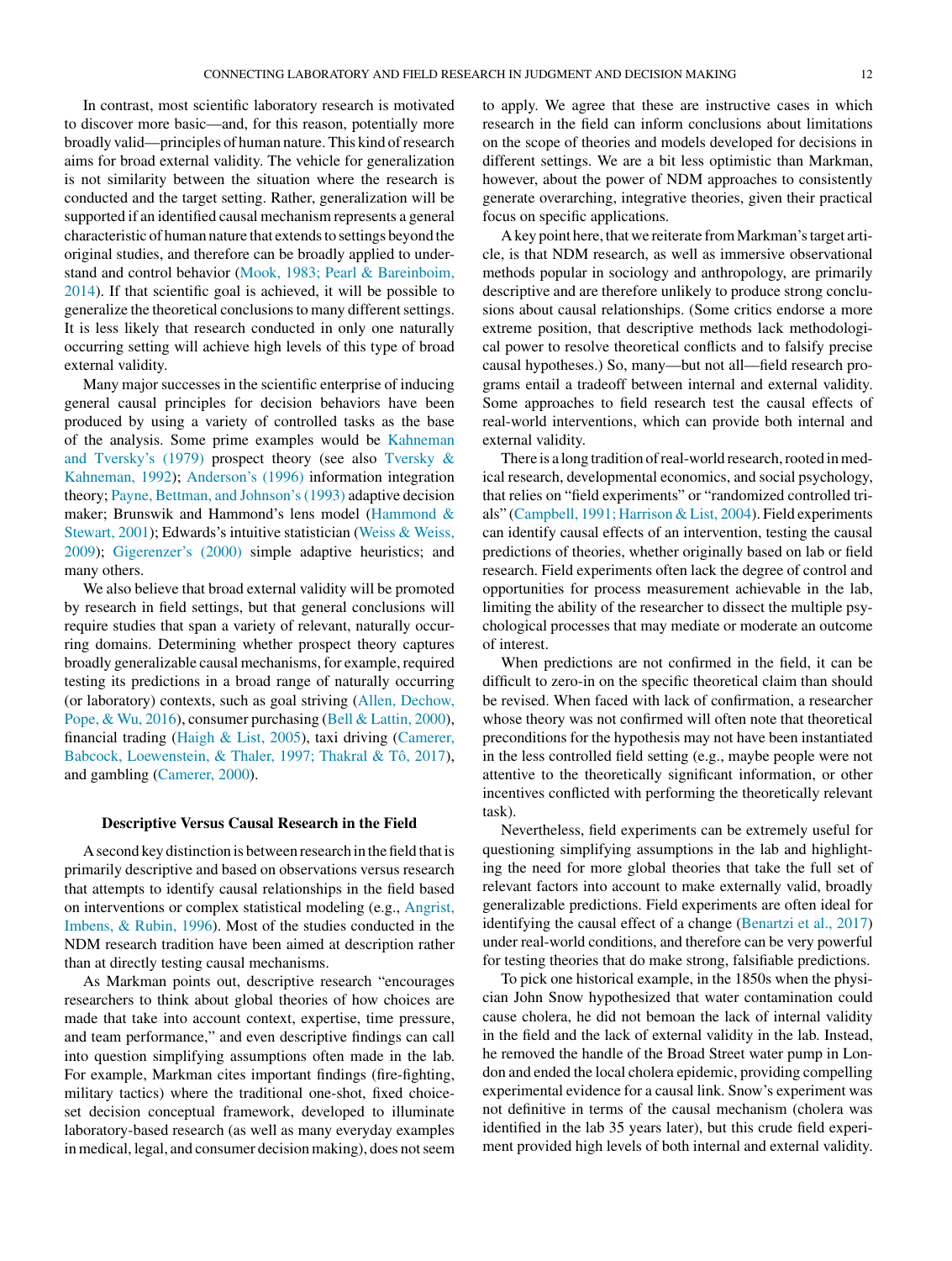Furthermore, it contributed to the later research that identified water-borne bacteria as the causal mechanism producing outbreaks of cholera. (For another early example, see how citrus fruits were tested against other treatments for scurvy on an 18th century British Royal Navy ship [[White,](#page-4-0) 2016]<sup>1</sup> or, for a more sophisticated behavioral example, see the extensive multilaboratory research program on prejudice in social judgments conducted in the field [[Bertrand](#page-3-0) & Duflo, 2012].)

## **Tradeoffs Between Internal and External Validity**

It is a mistake to assume that internal validity and external validity are necessarily in conflict and must trade off in individual empirical projects. Many research projects that implement experiments in field settings sidestep the tradeoff between internal and external validity. We suggest, proceeding from the initial premise, that the most conclusive scientific studies for testing causal predictions, in terms of both internal and external validity, would be well-controlled experiments conducted in the relevant field settings (Levitt & List, [2007\)](#page-4-0) with measurement of major mediating and moderating factors. For broad external validity, it would be necessary to conduct a series of such field experiments in a representative sample of relevant field settings, as findings from the same field experiment can vary substantially across settings [\(Allcott,](#page-3-0) 2015).

There are, of course, practical constraints that often prevent behavioral researchers from achieving this ideal. The most important obstacles are logistical costs. Field experiments consume more time, money, and labor than lab studies exploring the same questions. Researchers often lack access to an appropriate field setting, particularly when the institutional decision-makers whose approval is needed see little benefits to allowing field research or are worried about challenges to conventional practices. Field research that may reveal trade secrets, poor management, or unethical behavior is likely to be blocked by those who control access. Ethical imperatives may also prevent conducting field experiments, particularly when the question involves vulnerable populations.

Another key set of limitations that can reduce the value of field experiments is the lack of control over the research environment in many non-laboratory settings. Accurate measurement can be difficult to achieve in the field, and, in the lab, the researcher can "control out" many background factors that would confound precise causal claims. The lab researcher can ensure that participants are paying attention, are not interacting with each other, have the desired level of experience with the task, and so on.

In field studies, when confounding factors cannot be carefully controlled or are deliberately preserved to maximize narrow external validity, these factors may reduce internal validity by providing alternate causal interpretations of results. This means that researchers seeking broad external validity are often wellserved by studying abstracted, controlled tasks in the lab. Those are the tasks that maximize the chances of reaching a more general conclusion about causal mechanisms. All of these factors impose the typical, but not necessary, practical tradeoff between internal and external validity.

## **Finding a Way Forward That Integrates Lab and Field**

Based on his view of the relationship between laboratorybased judgment and decision making and research in the NDM tradition, Markman makes three prescriptions for future research: (a) use computational models like those in the ACT and GOMS families to help generalize from lab results to the field; (b) design more laboratory tasks to simulate naturally occurring tasks; (c) "encourage more discussion across researchers from the laboratory research and naturalistic decision making communities." We agree with these ideas, and we would like to suggest a broader agenda for bridging lab and field.

Initial progress on scientific projects seems to occur most often in the behavioral sciences when studies are conducted in artificial, highly controlled tasks. Well-designed laboratory tasks can provide precise manipulations of the most important causal variables, providing strong tests of causal claims about these abstract variables. A resulting understanding of fundamental causal mechanisms can then potentially achieve broad external validity. For example, Kahneman and Tversky's claim that "losses loom larger than gains" was originally examined in laboratory tasks involving artificial gambles, but the claim generalized to many other artificial and natural decision situations. Payne et al.'s [\(1993\)](#page-4-0) model of strategic flexibility and adaptive selection of choice strategies as a function of decision importance has been applied across dozens of naturally occurring situations. The effects of working memory capacity, discovered in many studies of highly artificial stimuli in the lab, are extremely general across decision tasks. Again, the basis of generality is not similarity on causally relevant factors between two domains, but rather the discovery of a more basic causal mechanism that is general across many tasks and actors.

Starting with a good descriptive understanding of real-world settings is essential for designing tasks aimed at discovering basic and generalizable causal mechanisms in the lab. In our view, NDM research is one of many viable approaches to shaping laboratory tasks that map onto real-world phenomena. Expert guidance, other descriptive research traditions (see, e.g., [Beller,](#page-3-0) Bender, & Medin, 2012) and even "flawed" field experiments can also shape significant lab research. In particular, field experiments with inherent confounds or measurement limitations, whether reporting positive or null findings, can and should give rise to more precise lab studies that investigate the psychological mechanism underlying an observed field outcome. For example, the failure of intrinsic-motivation theories to generalize to the field motivated lab-based reassessment and revision of those theories (Goswami & [Urminsky,](#page-4-0) 2017).

We also endorse Markman's point that a process interpretation of the laboratory phenomena, ideally in the form of a computational model, is helpful for making the transfer from a laboratory result to application in a specific field setting. As noted by Markman, a good formal model identifies the most important causal factors discovered in the laboratory setting and

<sup>&</sup>lt;sup>1</sup> This cure also reportedly brought about the gimlet, which is a nice bonus. See <https://kindredcocktails.com/review/the-gimlet>.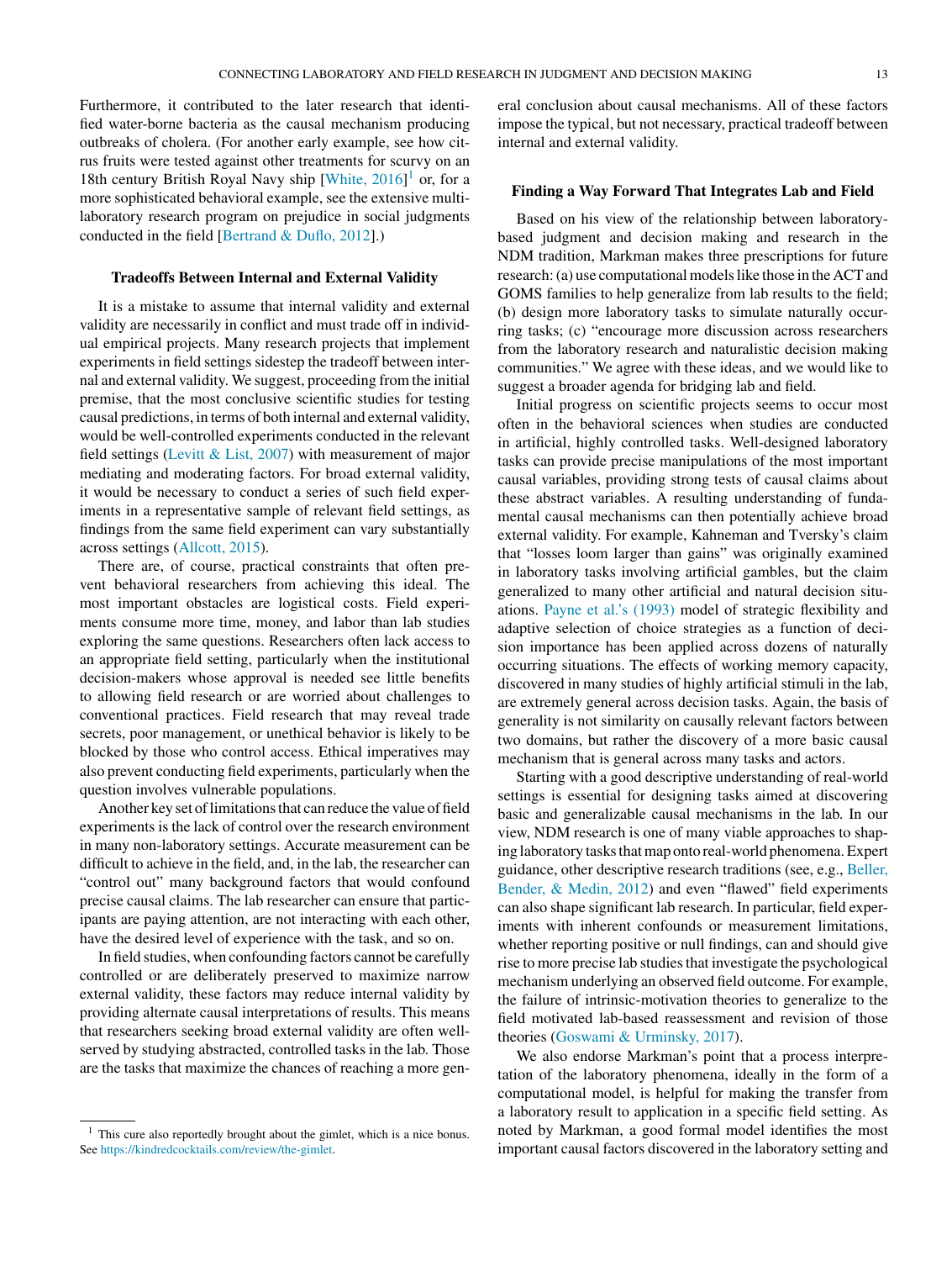<span id="page-3-0"></span>provides suggestions for how to measure empirical variables and estimate important parameters. Process models also make unequivocal statements about how the causal variables are integrated to produce the outcomes of interest, providing specificity and falsifiability.

In the case of dynamic process models, there is also a commitment to the ordering of underlying causal events, which can facilitate model application and testing. Because of the enormous adaptive flexibility of human behavior, the approach exemplified by ACT, SOAR, and GOMS applications seems the most effective: a general overarching framework, essentially a programming language for human cognition, within which task-specific models can be defined.

### **Conclusions**

To summarize, we recommend paying attention to the distinction between narrow and broad external validity, keeping in mind that methodology will depend on which is the primary objective. Narrow external validity is promoted by studies in the target setting of interest and high-fidelity laboratory simulations. Internal validity is less important when narrow external validity is the goal. Broad external validity is promoted by studies in multiple settings, both controlled and naturally occurring, and by maximizing internal validity to identify fundamental causal mechanisms.

External and internal validity are not necessarily in conflict. Field experiments represent one exemplar of a methodology that can achieve high levels of both, but tend to be more expensive, require cooperation of authorities, and make controlled and precise measurement more challenging. In our view, the ideal research program involves comprehensive and careful descriptive studies of a naturally occurring phenomenon, shifts to the creation of controlled laboratory tasks that capture the essential causal mechanisms hypothesized to underlie the phenomenon (summarized by a mathematical model), and field experiments to verify causal conclusions from the laboratory studies, which may in turn raise new questions.

Thus, we see the ideal relationship between lab and field as bidirectional. It seems indubitable that research in a highfidelity controlled simulation task will yield the fastest insights at a reasonable cost into behavior in one specific naturally occurring decision process. But, there is often a tradeoff with the loss of scientific generality. In many, perhaps most, cases in the behavioral sciences, scientific progress seems greater when we first start with phenomena and theoretical hypotheses from the lab and then test them in field settings. This can occur on a descriptive level, when theories are assessed for completeness and plausibility by contrasting assumptions and predictions with observed facts. And, significant progress can be made on scientific projects when causal hypotheses are tested with experiments and structural models in non-laboratory settings.

Hypotheses about human behavior hatched and raised in the lab often languish in the field. In some research traditions, these outcomes are brushed aside, with unscientific fatalism, viewing behavior in the field as simply inexplicable and too complex to predict. But, in agreement with Markman, we believe that "failures" in the field provide guidance to fruitful directions for future research. When a robot fails to perform as predicted and crashes into walls, researchers set aside their plans for developing additional capabilities and refocus their efforts on identifying the current bugs in the robot's program. When humans fail to behave as psychological theories predict, it is equally important to set aside our plans for building on those theories, and instead to go back to the lab to identify the flaws in the theories, even starting from scratch if need be.

### **Author Contribution**

All authors contributed equally.

## **Conflict of Interest Statement**

The authors declare no conflict of interest.

Keywords: Field studies, Lab studies, External validity, Internal validity, Causality, Judgment, Decision making

#### **References**

- Allcott, H. (2015). [Site](http://refhub.elsevier.com/S2211-3681(17)30313-3/sbref0005) [selection](http://refhub.elsevier.com/S2211-3681(17)30313-3/sbref0005) [biasin](http://refhub.elsevier.com/S2211-3681(17)30313-3/sbref0005) [program](http://refhub.elsevier.com/S2211-3681(17)30313-3/sbref0005) [evaluation.](http://refhub.elsevier.com/S2211-3681(17)30313-3/sbref0005) *[The](http://refhub.elsevier.com/S2211-3681(17)30313-3/sbref0005) [Quar](http://refhub.elsevier.com/S2211-3681(17)30313-3/sbref0005)[terly](http://refhub.elsevier.com/S2211-3681(17)30313-3/sbref0005) [Journal](http://refhub.elsevier.com/S2211-3681(17)30313-3/sbref0005) [of](http://refhub.elsevier.com/S2211-3681(17)30313-3/sbref0005) [Economics](http://refhub.elsevier.com/S2211-3681(17)30313-3/sbref0005)*[,](http://refhub.elsevier.com/S2211-3681(17)30313-3/sbref0005) *[130](http://refhub.elsevier.com/S2211-3681(17)30313-3/sbref0005)*[,](http://refhub.elsevier.com/S2211-3681(17)30313-3/sbref0005) [1117](http://refhub.elsevier.com/S2211-3681(17)30313-3/sbref0005)–[1165.](http://refhub.elsevier.com/S2211-3681(17)30313-3/sbref0005)
- Anderson, N. H. (1996). *[A](http://refhub.elsevier.com/S2211-3681(17)30313-3/sbref0010) [functional](http://refhub.elsevier.com/S2211-3681(17)30313-3/sbref0010) [theory](http://refhub.elsevier.com/S2211-3681(17)30313-3/sbref0010) [of](http://refhub.elsevier.com/S2211-3681(17)30313-3/sbref0010) [cognition](http://refhub.elsevier.com/S2211-3681(17)30313-3/sbref0010)* [\(pp.](http://refhub.elsevier.com/S2211-3681(17)30313-3/sbref0010) [1](http://refhub.elsevier.com/S2211-3681(17)30313-3/sbref0010)–[360\).](http://refhub.elsevier.com/S2211-3681(17)30313-3/sbref0010) [Hillsdale,](http://refhub.elsevier.com/S2211-3681(17)30313-3/sbref0010) [NJ:](http://refhub.elsevier.com/S2211-3681(17)30313-3/sbref0010) [L.](http://refhub.elsevier.com/S2211-3681(17)30313-3/sbref0010) [Erlbaum](http://refhub.elsevier.com/S2211-3681(17)30313-3/sbref0010) [Associates.](http://refhub.elsevier.com/S2211-3681(17)30313-3/sbref0010)
- Angrist, J. D., Imbens, G. W., & Rubin, D. B. (1996). [Identification](http://refhub.elsevier.com/S2211-3681(17)30313-3/sbref0015) [of](http://refhub.elsevier.com/S2211-3681(17)30313-3/sbref0015) [causal](http://refhub.elsevier.com/S2211-3681(17)30313-3/sbref0015) [effects](http://refhub.elsevier.com/S2211-3681(17)30313-3/sbref0015) [using](http://refhub.elsevier.com/S2211-3681(17)30313-3/sbref0015) [instrumental](http://refhub.elsevier.com/S2211-3681(17)30313-3/sbref0015) [variables.](http://refhub.elsevier.com/S2211-3681(17)30313-3/sbref0015) *[Journal](http://refhub.elsevier.com/S2211-3681(17)30313-3/sbref0015) [of](http://refhub.elsevier.com/S2211-3681(17)30313-3/sbref0015) [the](http://refhub.elsevier.com/S2211-3681(17)30313-3/sbref0015) [American](http://refhub.elsevier.com/S2211-3681(17)30313-3/sbref0015) [Statistical](http://refhub.elsevier.com/S2211-3681(17)30313-3/sbref0015) [Association](http://refhub.elsevier.com/S2211-3681(17)30313-3/sbref0015)*[,](http://refhub.elsevier.com/S2211-3681(17)30313-3/sbref0015) *[91](http://refhub.elsevier.com/S2211-3681(17)30313-3/sbref0015)*[,](http://refhub.elsevier.com/S2211-3681(17)30313-3/sbref0015) [444](http://refhub.elsevier.com/S2211-3681(17)30313-3/sbref0015)–[455.](http://refhub.elsevier.com/S2211-3681(17)30313-3/sbref0015)
- Allen, E. J., Dechow, P. M., Pope, D. G., & Wu, G. (2016). [Reference-dependent](http://refhub.elsevier.com/S2211-3681(17)30313-3/sbref0020) [preferences:](http://refhub.elsevier.com/S2211-3681(17)30313-3/sbref0020) [Evidence](http://refhub.elsevier.com/S2211-3681(17)30313-3/sbref0020) [from](http://refhub.elsevier.com/S2211-3681(17)30313-3/sbref0020) [marathon](http://refhub.elsevier.com/S2211-3681(17)30313-3/sbref0020) [run](http://refhub.elsevier.com/S2211-3681(17)30313-3/sbref0020)[ners.](http://refhub.elsevier.com/S2211-3681(17)30313-3/sbref0020) *[Management](http://refhub.elsevier.com/S2211-3681(17)30313-3/sbref0020) [Science](http://refhub.elsevier.com/S2211-3681(17)30313-3/sbref0020)*[,](http://refhub.elsevier.com/S2211-3681(17)30313-3/sbref0020) *[63](http://refhub.elsevier.com/S2211-3681(17)30313-3/sbref0020)*[,](http://refhub.elsevier.com/S2211-3681(17)30313-3/sbref0020) [1657](http://refhub.elsevier.com/S2211-3681(17)30313-3/sbref0020)–[1672.](http://refhub.elsevier.com/S2211-3681(17)30313-3/sbref0020)
- Bell, D. R., & Lattin, J. M. (2000). [Looking](http://refhub.elsevier.com/S2211-3681(17)30313-3/sbref0025) [for](http://refhub.elsevier.com/S2211-3681(17)30313-3/sbref0025) [loss](http://refhub.elsevier.com/S2211-3681(17)30313-3/sbref0025) [aversion](http://refhub.elsevier.com/S2211-3681(17)30313-3/sbref0025) [in](http://refhub.elsevier.com/S2211-3681(17)30313-3/sbref0025) [scanner](http://refhub.elsevier.com/S2211-3681(17)30313-3/sbref0025) [panel](http://refhub.elsevier.com/S2211-3681(17)30313-3/sbref0025) [data:](http://refhub.elsevier.com/S2211-3681(17)30313-3/sbref0025) [The](http://refhub.elsevier.com/S2211-3681(17)30313-3/sbref0025) [confounding](http://refhub.elsevier.com/S2211-3681(17)30313-3/sbref0025) [effect](http://refhub.elsevier.com/S2211-3681(17)30313-3/sbref0025) [of](http://refhub.elsevier.com/S2211-3681(17)30313-3/sbref0025) [price](http://refhub.elsevier.com/S2211-3681(17)30313-3/sbref0025) [response](http://refhub.elsevier.com/S2211-3681(17)30313-3/sbref0025) [heterogeneity.](http://refhub.elsevier.com/S2211-3681(17)30313-3/sbref0025) *[Marketing](http://refhub.elsevier.com/S2211-3681(17)30313-3/sbref0025) [Science](http://refhub.elsevier.com/S2211-3681(17)30313-3/sbref0025)*[,](http://refhub.elsevier.com/S2211-3681(17)30313-3/sbref0025) *[19](http://refhub.elsevier.com/S2211-3681(17)30313-3/sbref0025)*[,](http://refhub.elsevier.com/S2211-3681(17)30313-3/sbref0025) [185](http://refhub.elsevier.com/S2211-3681(17)30313-3/sbref0025)–[200.](http://refhub.elsevier.com/S2211-3681(17)30313-3/sbref0025)
- Beller, S., Bender, A., & Medin, D. L. (2012). [Should](http://refhub.elsevier.com/S2211-3681(17)30313-3/sbref0030) [anthropology](http://refhub.elsevier.com/S2211-3681(17)30313-3/sbref0030) [be](http://refhub.elsevier.com/S2211-3681(17)30313-3/sbref0030) [part](http://refhub.elsevier.com/S2211-3681(17)30313-3/sbref0030) [of](http://refhub.elsevier.com/S2211-3681(17)30313-3/sbref0030) [cognitive](http://refhub.elsevier.com/S2211-3681(17)30313-3/sbref0030) [science?](http://refhub.elsevier.com/S2211-3681(17)30313-3/sbref0030) *[Topics](http://refhub.elsevier.com/S2211-3681(17)30313-3/sbref0030) [in](http://refhub.elsevier.com/S2211-3681(17)30313-3/sbref0030) [Cognitive](http://refhub.elsevier.com/S2211-3681(17)30313-3/sbref0030) [Science](http://refhub.elsevier.com/S2211-3681(17)30313-3/sbref0030)*[,](http://refhub.elsevier.com/S2211-3681(17)30313-3/sbref0030) *[4](http://refhub.elsevier.com/S2211-3681(17)30313-3/sbref0030)*[,](http://refhub.elsevier.com/S2211-3681(17)30313-3/sbref0030) [342–353.](http://refhub.elsevier.com/S2211-3681(17)30313-3/sbref0030)
- Benartzi, S., Beshears, J., Milkman, K. L., Sunstein, C. R., Thaler, R. H., Shankar, M., et al. (2017). [Should](http://refhub.elsevier.com/S2211-3681(17)30313-3/sbref0035) [governments](http://refhub.elsevier.com/S2211-3681(17)30313-3/sbref0035) [invest](http://refhub.elsevier.com/S2211-3681(17)30313-3/sbref0035) [more](http://refhub.elsevier.com/S2211-3681(17)30313-3/sbref0035) [in](http://refhub.elsevier.com/S2211-3681(17)30313-3/sbref0035) [nudging?](http://refhub.elsevier.com/S2211-3681(17)30313-3/sbref0035) *[Psychological](http://refhub.elsevier.com/S2211-3681(17)30313-3/sbref0035) [Science](http://refhub.elsevier.com/S2211-3681(17)30313-3/sbref0035)*[,](http://refhub.elsevier.com/S2211-3681(17)30313-3/sbref0035) *[28](http://refhub.elsevier.com/S2211-3681(17)30313-3/sbref0035)*[,](http://refhub.elsevier.com/S2211-3681(17)30313-3/sbref0035) [1041–1055.](http://refhub.elsevier.com/S2211-3681(17)30313-3/sbref0035)
- Camerer, C. F. (2000). [Prospect](http://refhub.elsevier.com/S2211-3681(17)30313-3/sbref0040) [theory](http://refhub.elsevier.com/S2211-3681(17)30313-3/sbref0040) [in](http://refhub.elsevier.com/S2211-3681(17)30313-3/sbref0040) [the](http://refhub.elsevier.com/S2211-3681(17)30313-3/sbref0040) [wild:](http://refhub.elsevier.com/S2211-3681(17)30313-3/sbref0040) [Evidence](http://refhub.elsevier.com/S2211-3681(17)30313-3/sbref0040) [from](http://refhub.elsevier.com/S2211-3681(17)30313-3/sbref0040) [the](http://refhub.elsevier.com/S2211-3681(17)30313-3/sbref0040) [field.](http://refhub.elsevier.com/S2211-3681(17)30313-3/sbref0040) [In](http://refhub.elsevier.com/S2211-3681(17)30313-3/sbref0040) [D.](http://refhub.elsevier.com/S2211-3681(17)30313-3/sbref0040) [Kahneman,](http://refhub.elsevier.com/S2211-3681(17)30313-3/sbref0040) [&](http://refhub.elsevier.com/S2211-3681(17)30313-3/sbref0040) [A.](http://refhub.elsevier.com/S2211-3681(17)30313-3/sbref0040) [Tversky](http://refhub.elsevier.com/S2211-3681(17)30313-3/sbref0040) [\(Eds.\),](http://refhub.elsevier.com/S2211-3681(17)30313-3/sbref0040) *[Choices,](http://refhub.elsevier.com/S2211-3681(17)30313-3/sbref0040) [values,](http://refhub.elsevier.com/S2211-3681(17)30313-3/sbref0040) [and](http://refhub.elsevier.com/S2211-3681(17)30313-3/sbref0040) [frames](http://refhub.elsevier.com/S2211-3681(17)30313-3/sbref0040)*[\(pp.](http://refhub.elsevier.com/S2211-3681(17)30313-3/sbref0040) [288–300\).](http://refhub.elsevier.com/S2211-3681(17)30313-3/sbref0040) [Cambridge:](http://refhub.elsevier.com/S2211-3681(17)30313-3/sbref0040) [Cambridge](http://refhub.elsevier.com/S2211-3681(17)30313-3/sbref0040) [University](http://refhub.elsevier.com/S2211-3681(17)30313-3/sbref0040) [Press](http://refhub.elsevier.com/S2211-3681(17)30313-3/sbref0040) [\(Chapter](http://refhub.elsevier.com/S2211-3681(17)30313-3/sbref0040) [16\)](http://refhub.elsevier.com/S2211-3681(17)30313-3/sbref0040)
- Bertrand, M., & Duflo, E. (2012). [Field](http://refhub.elsevier.com/S2211-3681(17)30313-3/sbref0045) [experiments](http://refhub.elsevier.com/S2211-3681(17)30313-3/sbref0045) [on](http://refhub.elsevier.com/S2211-3681(17)30313-3/sbref0045) [discrimination.](http://refhub.elsevier.com/S2211-3681(17)30313-3/sbref0045) [In](http://refhub.elsevier.com/S2211-3681(17)30313-3/sbref0045) [A.](http://refhub.elsevier.com/S2211-3681(17)30313-3/sbref0045) [V.](http://refhub.elsevier.com/S2211-3681(17)30313-3/sbref0045) [Banerjee,](http://refhub.elsevier.com/S2211-3681(17)30313-3/sbref0045) [&](http://refhub.elsevier.com/S2211-3681(17)30313-3/sbref0045) [E.](http://refhub.elsevier.com/S2211-3681(17)30313-3/sbref0045) [Duflo](http://refhub.elsevier.com/S2211-3681(17)30313-3/sbref0045) [\(Eds.\),](http://refhub.elsevier.com/S2211-3681(17)30313-3/sbref0045) *[Handbook](http://refhub.elsevier.com/S2211-3681(17)30313-3/sbref0045) [of](http://refhub.elsevier.com/S2211-3681(17)30313-3/sbref0045) [economic](http://refhub.elsevier.com/S2211-3681(17)30313-3/sbref0045) [field](http://refhub.elsevier.com/S2211-3681(17)30313-3/sbref0045) [experiments](http://refhub.elsevier.com/S2211-3681(17)30313-3/sbref0045)* [\(pp.](http://refhub.elsevier.com/S2211-3681(17)30313-3/sbref0045) [309](http://refhub.elsevier.com/S2211-3681(17)30313-3/sbref0045)–[393\).](http://refhub.elsevier.com/S2211-3681(17)30313-3/sbref0045) [Amsterdam:](http://refhub.elsevier.com/S2211-3681(17)30313-3/sbref0045) [North](http://refhub.elsevier.com/S2211-3681(17)30313-3/sbref0045) [Holland,](http://refhub.elsevier.com/S2211-3681(17)30313-3/sbref0045) [Elsevier](http://refhub.elsevier.com/S2211-3681(17)30313-3/sbref0045) [\(Chapter](http://refhub.elsevier.com/S2211-3681(17)30313-3/sbref0045) [8\).](http://refhub.elsevier.com/S2211-3681(17)30313-3/sbref0045)
- Camerer, C., Babcock, L., Loewenstein, G., & Thaler, R. (1997). [Labor](http://refhub.elsevier.com/S2211-3681(17)30313-3/sbref0050) [supply](http://refhub.elsevier.com/S2211-3681(17)30313-3/sbref0050) [of](http://refhub.elsevier.com/S2211-3681(17)30313-3/sbref0050) [New](http://refhub.elsevier.com/S2211-3681(17)30313-3/sbref0050) [York](http://refhub.elsevier.com/S2211-3681(17)30313-3/sbref0050) [City](http://refhub.elsevier.com/S2211-3681(17)30313-3/sbref0050) [cabdrivers:](http://refhub.elsevier.com/S2211-3681(17)30313-3/sbref0050) [One](http://refhub.elsevier.com/S2211-3681(17)30313-3/sbref0050) [day](http://refhub.elsevier.com/S2211-3681(17)30313-3/sbref0050) [at](http://refhub.elsevier.com/S2211-3681(17)30313-3/sbref0050) [a](http://refhub.elsevier.com/S2211-3681(17)30313-3/sbref0050) [time.](http://refhub.elsevier.com/S2211-3681(17)30313-3/sbref0050) *[The](http://refhub.elsevier.com/S2211-3681(17)30313-3/sbref0050) [Quar](http://refhub.elsevier.com/S2211-3681(17)30313-3/sbref0050)[terly](http://refhub.elsevier.com/S2211-3681(17)30313-3/sbref0050) [Journal](http://refhub.elsevier.com/S2211-3681(17)30313-3/sbref0050) [of](http://refhub.elsevier.com/S2211-3681(17)30313-3/sbref0050) [Economics](http://refhub.elsevier.com/S2211-3681(17)30313-3/sbref0050)*[,](http://refhub.elsevier.com/S2211-3681(17)30313-3/sbref0050) *[112](http://refhub.elsevier.com/S2211-3681(17)30313-3/sbref0050)*[,](http://refhub.elsevier.com/S2211-3681(17)30313-3/sbref0050) [407–441.](http://refhub.elsevier.com/S2211-3681(17)30313-3/sbref0050)
- Campbell, D. T. (1991). [Methods](http://refhub.elsevier.com/S2211-3681(17)30313-3/sbref0055) [for](http://refhub.elsevier.com/S2211-3681(17)30313-3/sbref0055) [the](http://refhub.elsevier.com/S2211-3681(17)30313-3/sbref0055) [experimenting](http://refhub.elsevier.com/S2211-3681(17)30313-3/sbref0055) [society.](http://refhub.elsevier.com/S2211-3681(17)30313-3/sbref0055) *[Amer](http://refhub.elsevier.com/S2211-3681(17)30313-3/sbref0055)[ican](http://refhub.elsevier.com/S2211-3681(17)30313-3/sbref0055) [Journal](http://refhub.elsevier.com/S2211-3681(17)30313-3/sbref0055) [of](http://refhub.elsevier.com/S2211-3681(17)30313-3/sbref0055) [Evaluation](http://refhub.elsevier.com/S2211-3681(17)30313-3/sbref0055)*[,](http://refhub.elsevier.com/S2211-3681(17)30313-3/sbref0055) *[12](http://refhub.elsevier.com/S2211-3681(17)30313-3/sbref0055)*[,](http://refhub.elsevier.com/S2211-3681(17)30313-3/sbref0055) [223](http://refhub.elsevier.com/S2211-3681(17)30313-3/sbref0055)–[260.](http://refhub.elsevier.com/S2211-3681(17)30313-3/sbref0055)
- Campbell, D. T., & Stanley, J. C. (1963). *[Experimental](http://refhub.elsevier.com/S2211-3681(17)30313-3/sbref0060) [and](http://refhub.elsevier.com/S2211-3681(17)30313-3/sbref0060) [quasi](http://refhub.elsevier.com/S2211-3681(17)30313-3/sbref0060)[experimental](http://refhub.elsevier.com/S2211-3681(17)30313-3/sbref0060) [designs](http://refhub.elsevier.com/S2211-3681(17)30313-3/sbref0060) [for](http://refhub.elsevier.com/S2211-3681(17)30313-3/sbref0060) [research](http://refhub.elsevier.com/S2211-3681(17)30313-3/sbref0060)* [\(pp.](http://refhub.elsevier.com/S2211-3681(17)30313-3/sbref0060) [1](http://refhub.elsevier.com/S2211-3681(17)30313-3/sbref0060)–[84\).](http://refhub.elsevier.com/S2211-3681(17)30313-3/sbref0060) [Chicago,](http://refhub.elsevier.com/S2211-3681(17)30313-3/sbref0060) [IL:](http://refhub.elsevier.com/S2211-3681(17)30313-3/sbref0060) **Wadsworth**
- Cook, T. D., & Campbell, D. T. (1979). *[Quasi-experimentation:](http://refhub.elsevier.com/S2211-3681(17)30313-3/sbref0065) [Design](http://refhub.elsevier.com/S2211-3681(17)30313-3/sbref0065) [and](http://refhub.elsevier.com/S2211-3681(17)30313-3/sbref0065) [analysis](http://refhub.elsevier.com/S2211-3681(17)30313-3/sbref0065) [issues](http://refhub.elsevier.com/S2211-3681(17)30313-3/sbref0065) [for](http://refhub.elsevier.com/S2211-3681(17)30313-3/sbref0065) [field](http://refhub.elsevier.com/S2211-3681(17)30313-3/sbref0065) [settings](http://refhub.elsevier.com/S2211-3681(17)30313-3/sbref0065)* [\(pp.](http://refhub.elsevier.com/S2211-3681(17)30313-3/sbref0065) [1](http://refhub.elsevier.com/S2211-3681(17)30313-3/sbref0065)–[405\).](http://refhub.elsevier.com/S2211-3681(17)30313-3/sbref0065) [Boston,](http://refhub.elsevier.com/S2211-3681(17)30313-3/sbref0065) [MA:](http://refhub.elsevier.com/S2211-3681(17)30313-3/sbref0065) [Houghton](http://refhub.elsevier.com/S2211-3681(17)30313-3/sbref0065) [Mifflin](http://refhub.elsevier.com/S2211-3681(17)30313-3/sbref0065) [Harcourt.](http://refhub.elsevier.com/S2211-3681(17)30313-3/sbref0065)
- Gigerenzer, G. (2000). *[Adaptive](http://refhub.elsevier.com/S2211-3681(17)30313-3/sbref0070) [thinking:](http://refhub.elsevier.com/S2211-3681(17)30313-3/sbref0070) [Rationality](http://refhub.elsevier.com/S2211-3681(17)30313-3/sbref0070) [in](http://refhub.elsevier.com/S2211-3681(17)30313-3/sbref0070) [the](http://refhub.elsevier.com/S2211-3681(17)30313-3/sbref0070) [real](http://refhub.elsevier.com/S2211-3681(17)30313-3/sbref0070) [world](http://refhub.elsevier.com/S2211-3681(17)30313-3/sbref0070)* [\(pp.](http://refhub.elsevier.com/S2211-3681(17)30313-3/sbref0070) [1–360\).](http://refhub.elsevier.com/S2211-3681(17)30313-3/sbref0070) [New](http://refhub.elsevier.com/S2211-3681(17)30313-3/sbref0070) [York,](http://refhub.elsevier.com/S2211-3681(17)30313-3/sbref0070) [NY:](http://refhub.elsevier.com/S2211-3681(17)30313-3/sbref0070) [Oxford](http://refhub.elsevier.com/S2211-3681(17)30313-3/sbref0070) [University](http://refhub.elsevier.com/S2211-3681(17)30313-3/sbref0070) [Press.](http://refhub.elsevier.com/S2211-3681(17)30313-3/sbref0070)